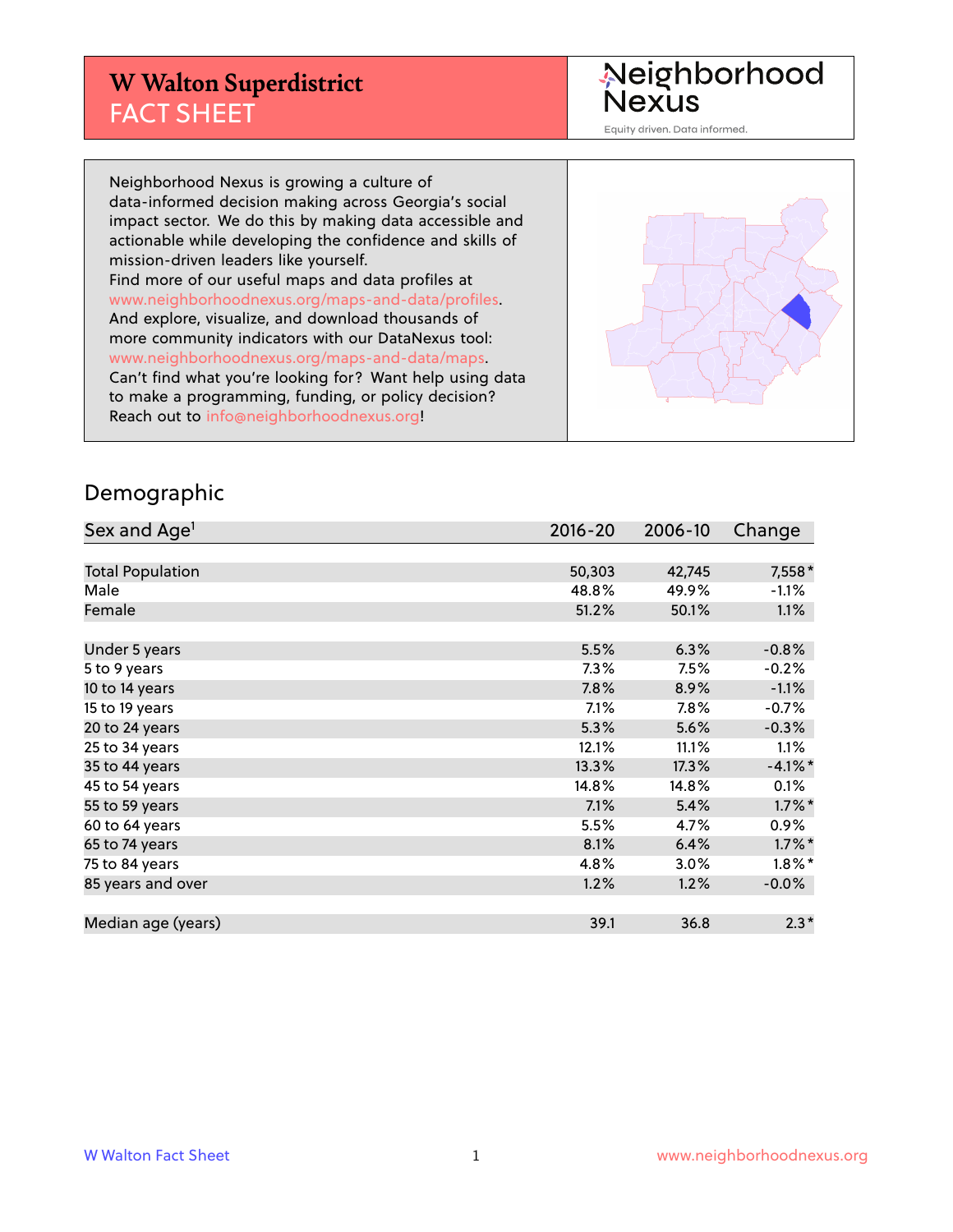# Demographic, continued...

| Race <sup>2</sup>                                            | $2016 - 20$ | 2006-10 | Change     |
|--------------------------------------------------------------|-------------|---------|------------|
| Total population                                             | 50,303      | 42,745  | 7,558*     |
| One race                                                     | 97.9%       | 99.5%   | $-1.5%$ *  |
| White                                                        | 83.2%       | 88.5%   | $-5.2\%$ * |
| <b>Black or African American</b>                             | 10.6%       | 7.0%    | $3.5%$ *   |
| American Indian and Alaska Native                            | 0.1%        | 0.8%    | $-0.7%$    |
| Asian                                                        | 2.4%        | 0.8%    | $1.6\%$ *  |
| Native Hawaiian and Other Pacific Islander                   | 0.0%        | 0.0%    | 0.0%       |
| Some other race                                              | 1.6%        | 2.3%    | $-0.7%$    |
| Two or more races                                            | 2.1%        | 0.5%    | $1.5\%$ *  |
| Race alone or in combination with other race(s) <sup>3</sup> | $2016 - 20$ | 2006-10 | Change     |
|                                                              |             |         |            |
| Total population                                             | 50,303      | 42,745  | 7,558*     |
| White                                                        | 85.0%       | 89.0%   | $-4.0\%$ * |
| <b>Black or African American</b>                             | 11.1%       | 7.3%    | $3.8\%$ *  |
| American Indian and Alaska Native                            | 0.8%        | 0.9%    | $-0.1%$    |
| Asian                                                        | 3.2%        | 0.9%    | $2.2\%$ *  |
| Native Hawaiian and Other Pacific Islander                   | 0.3%        | 0.0%    | 0.2%       |
| Some other race                                              | 2.0%        | 2.4%    | $-0.4%$    |
| Hispanic or Latino and Race <sup>4</sup>                     | $2016 - 20$ | 2006-10 | Change     |
| Total population                                             | 50,303      | 42,745  | 7,558*     |
| Hispanic or Latino (of any race)                             | 5.6%        | 3.7%    | 1.9%       |
| Not Hispanic or Latino                                       | 94.4%       | 96.3%   | $-1.9%$ *  |
| White alone                                                  | 79.4%       | 87.6%   | $-8.1\%$ * |
| Black or African American alone                              | 10.6%       | 6.7%    | $3.9\%$ *  |
| American Indian and Alaska Native alone                      | 0.1%        | 0.7%    | $-0.6%$    |
| Asian alone                                                  | 2.4%        | 0.8%    | $1.6\%$ *  |
| Native Hawaiian and Other Pacific Islander alone             | 0.0%        | 0.0%    | 0.0%       |
| Some other race alone                                        | 0.4%        | 0.1%    | 0.3%       |
| Two or more races                                            | 1.6%        | 0.5%    | $1.1\%$ *  |
| U.S. Citizenship Status <sup>5</sup>                         | $2016 - 20$ | 2006-10 | Change     |
|                                                              |             |         |            |
| Foreign-born population                                      | 3,676       | 2,032   | $1,644*$   |
| Naturalized U.S. citizen                                     | 60.6%       | 40.0%   | 20.6%*     |
| Not a U.S. citizen                                           | 39.4%       | 60.0%   | $-20.6%$   |
| Citizen, Voting Age Population <sup>6</sup>                  | $2016 - 20$ | 2006-10 | Change     |
|                                                              |             |         |            |
| Citizen, 18 and over population                              | 36,378      | 29,829  | $6,549*$   |
| Male                                                         | 48.3%       | 49.0%   | $-0.7%$    |
| Female                                                       | 51.7%       | 51.0%   | 0.7%       |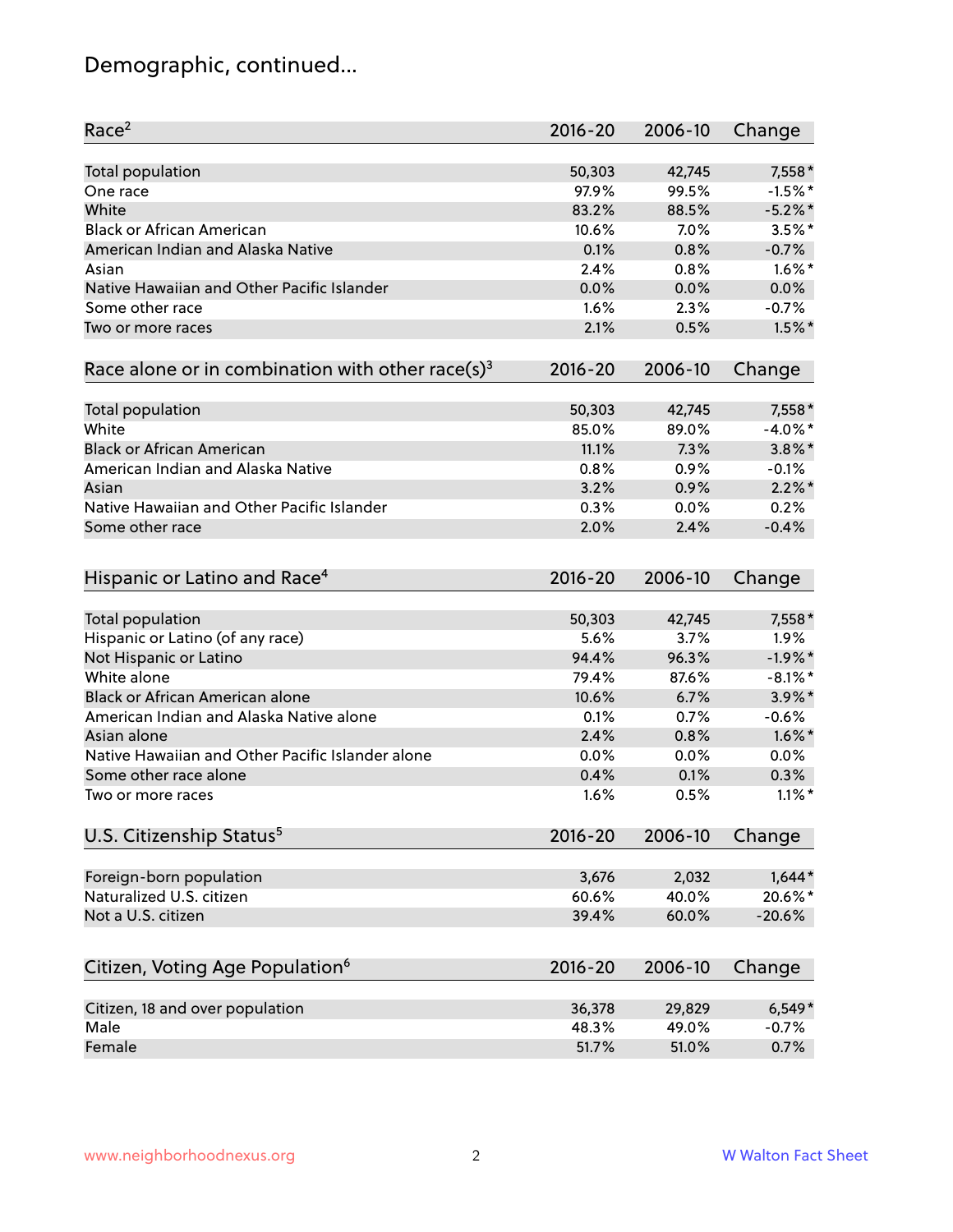#### Economic

| Income <sup>7</sup>                                 | 2016-20 | 2006-10 | Change     |
|-----------------------------------------------------|---------|---------|------------|
|                                                     |         |         |            |
| All households                                      | 17,106  | 14,778  | $2,328*$   |
| Less than \$10,000                                  | 3.3%    | 4.8%    | $-1.5%$    |
| \$10,000 to \$14,999                                | 2.6%    | 4.3%    | $-1.7%$    |
| \$15,000 to \$24,999                                | 6.2%    | 7.6%    | $-1.4%$    |
| \$25,000 to \$34,999                                | 9.6%    | 8.7%    | 0.9%       |
| \$35,000 to \$49,999                                | 10.1%   | 15.9%   | $-5.8\%$ * |
| \$50,000 to \$74,999                                | 18.3%   | 20.6%   | $-2.2%$    |
| \$75,000 to \$99,999                                | 16.6%   | 18.2%   | $-1.6%$    |
| \$100,000 to \$149,999                              | 18.7%   | 14.7%   | 4.0%*      |
| \$150,000 to \$199,999                              | 7.9%    | 3.5%    | 4.4%*      |
| \$200,000 or more                                   | 6.7%    | 1.8%    | 4.9%*      |
| Median household income (dollars)                   | 74,862  | 60,860  | 14,002*    |
| Mean household income (dollars)                     | 90,297  | 69,305  | 20,992*    |
| With earnings                                       | 81.4%   | 85.6%   | $-4.3\%$ * |
| Mean earnings (dollars)                             | 89,574  | 68,763  | 20,812*    |
| <b>With Social Security</b>                         | 32.2%   | 25.0%   | $7.2\%$ *  |
| Mean Social Security income (dollars)               | 20,994  | 16,474  | 4,520*     |
| With retirement income                              | 23.3%   | 16.1%   | $7.2\%$ *  |
| Mean retirement income (dollars)                    | 23,649  | 18,653  | 4,997*     |
| With Supplemental Security Income                   | 3.5%    | 2.2%    | 1.3%       |
| Mean Supplemental Security Income (dollars)         | 9,633   | 6,287   | $3,347*$   |
| With cash public assistance income                  | 1.0%    | 0.8%    | 0.2%       |
| Mean cash public assistance income (dollars)        | 210     | 2,673   | $-2,463$   |
| With Food Stamp/SNAP benefits in the past 12 months | 8.1%    | 4.8%    | $3.2\%$ *  |
|                                                     |         |         |            |
| Families                                            | 13,262  | 12,146  | $1,116*$   |
| Less than \$10,000                                  | 2.3%    | 3.4%    | $-1.1%$    |
| \$10,000 to \$14,999                                | 1.6%    | 2.8%    | $-1.3%$    |
| \$15,000 to \$24,999                                | 4.3%    | 6.3%    | $-2.0%$    |
| \$25,000 to \$34,999                                | 6.6%    | 8.1%    | $-1.5%$    |
| \$35,000 to \$49,999                                | 10.5%   | 15.0%   | $-4.5%$ *  |
| \$50,000 to \$74,999                                | 18.4%   | 21.9%   | $-3.5%$    |
| \$75,000 to \$99,999                                | 17.4%   | 20.9%   | $-3.5%$    |
| \$100,000 to \$149,999                              | 22.1%   | 15.1%   | $6.9\%$ *  |
| \$150,000 to \$199,999                              | 9.5%    | 4.2%    | $5.3\%$ *  |
| \$200,000 or more                                   | 7.3%    | 2.2%    | $5.2\%$ *  |
| Median family income (dollars)                      | 84,038  | 66,252  | 17,786*    |
| Mean family income (dollars)                        | 99,378  | 74,364  | 25,014*    |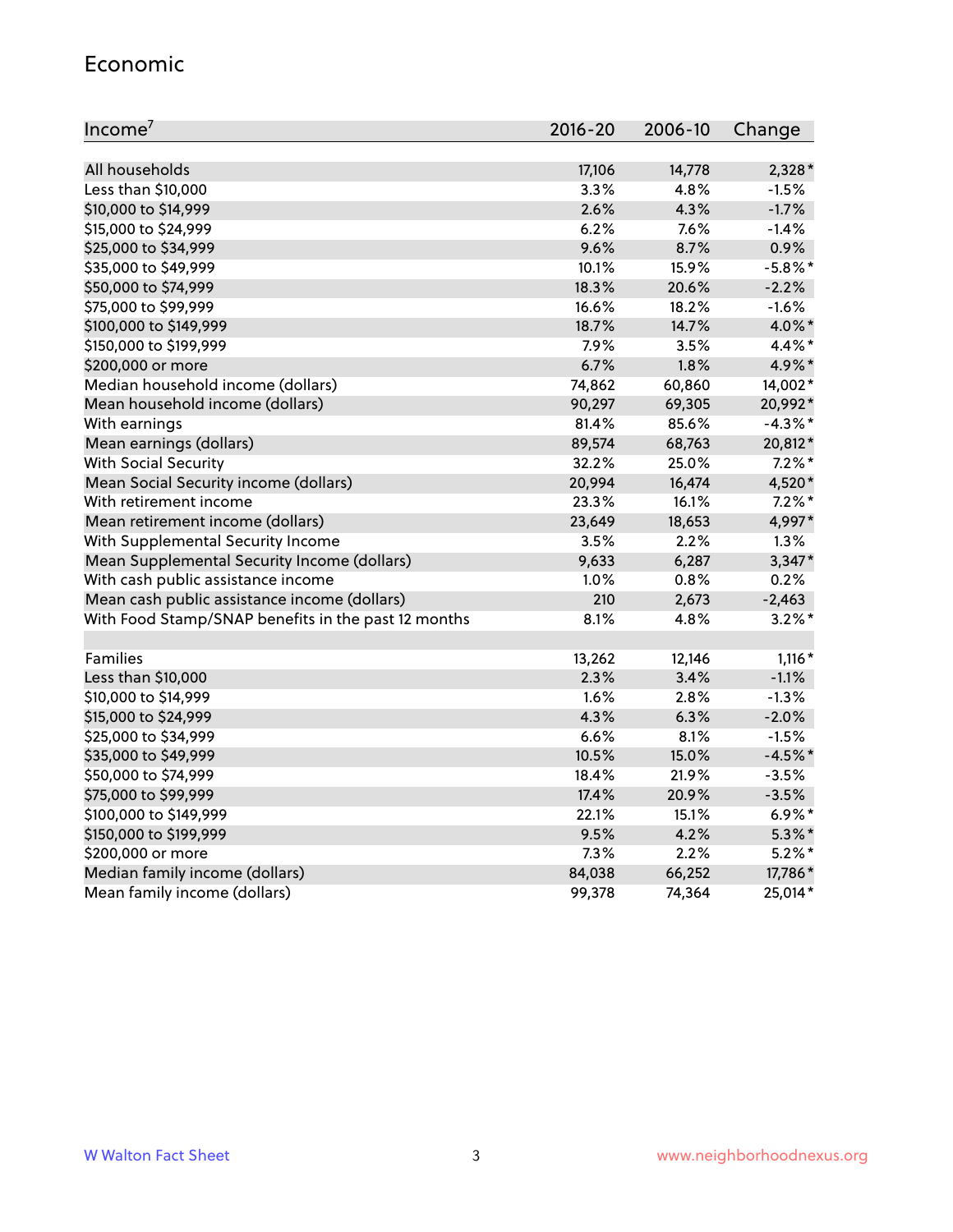#### Economic, continued...

| Income, continued <sup>8</sup>                                        | $2016 - 20$ | 2006-10 | Change    |
|-----------------------------------------------------------------------|-------------|---------|-----------|
|                                                                       |             |         |           |
| Nonfamily households                                                  | 3,844       | 2,632   | $1,212*$  |
| Median nonfamily income (dollars)                                     | 34,956      | 32,318  | 2,638     |
| Mean nonfamily income (dollars)                                       | 51,643      | 40,520  | $11,124*$ |
|                                                                       |             |         |           |
| Median earnings for workers (dollars)                                 | 38,730      | 32,213  | $6,517*$  |
| Median earnings for male full-time, year-round workers<br>(dollars)   | 52,191      | 47,511  | 4,681*    |
| Median earnings for female full-time, year-round workers<br>(dollars) | 46,636      | 35,940  | 10,696*   |
| Per capita income (dollars)                                           | 31,005      | 24,273  | $6,731*$  |
|                                                                       |             |         |           |
| Families and People Below Poverty Level <sup>9</sup>                  | $2016 - 20$ | 2006-10 | Change    |
|                                                                       |             |         |           |
| <b>All families</b>                                                   | 7.3%        | 7.7%    | $-0.5%$   |
| With related children under 18 years                                  | 9.7%        | 9.7%    | 0.0%      |
| With related children under 5 years only                              | 3.7%        | 5.9%    | $-2.3%$   |
| Married couple families                                               | 4.7%        | 6.2%    | $-1.5%$   |
| With related children under 18 years                                  | 6.0%        | 6.8%    | $-0.8%$   |
| With related children under 5 years only                              | 0.0%        | 6.1%    | $-6.1%$   |
| Families with female householder, no husband present                  | 22.5%       | 19.4%   | 3.1%      |
| With related children under 18 years                                  | 26.1%       | 27.7%   | $-1.6%$   |
| With related children under 5 years only                              | 15.2%       | 7.4%    | 7.7%      |
| All people                                                            | 9.7%        | 8.7%    | 1.0%      |
| Under 18 years                                                        | 11.5%       | 10.6%   | 0.8%      |
| Related children under 18 years                                       | 11.0%       | 10.6%   | 0.4%      |
| Related children under 5 years                                        | 8.0%        | 12.4%   | $-4.4%$   |
| Related children 5 to 17 years                                        | 11.8%       | 10.0%   | 1.8%      |
| 18 years and over                                                     | 9.2%        | 8.0%    | 1.2%      |
| 18 to 64 years                                                        | 9.1%        | 8.2%    | 0.9%      |
| 65 years and over                                                     | 9.7%        | 7.1%    | 2.6%      |
| People in families                                                    | 7.5%        | 8.1%    | $-0.6%$   |
| Unrelated individuals 15 years and over                               | 25.2%       | 15.9%   | 9.3%      |
|                                                                       |             |         |           |
| Non-Hispanic white people                                             | 7.9%        | 6.2%    | 1.7%      |
| Black or African-American people                                      | 17.4%       | 19.6%   | $-2.2%$   |
| Asian people                                                          | 19.4%       | 0.0%    | 19.4%     |
| Hispanic or Latino people                                             | 16.7%       | 48.1%   | $-31.4%$  |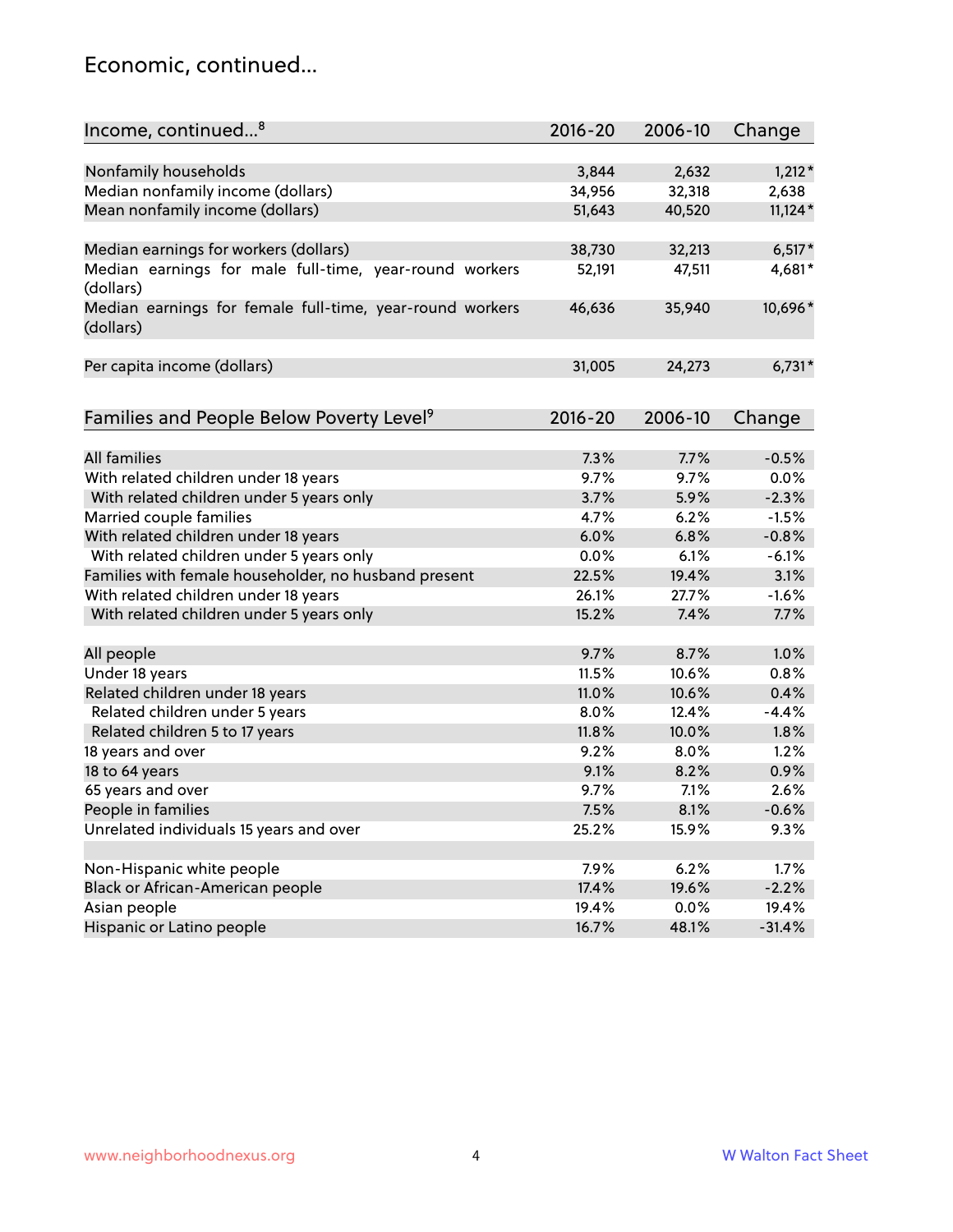## Employment

| Population 16 years and over<br>$6,930*$<br>39,269<br>32,339<br>In labor force<br>64.1%<br>71.1%<br>$-7.0\%$ *<br>Civilian labor force<br>64.1%<br>71.1%<br>$-7.0\%$ *<br>Employed<br>61.4%<br>64.6%<br>$-3.2%$<br>2.7%<br>6.6%<br>$-3.9%$<br>Unemployed<br><b>Armed Forces</b><br>0.0%<br>0.0%<br>$0.0\%$<br>Not in labor force<br>$7.0\%$ *<br>35.9%<br>28.9%<br>Civilian labor force<br>$2,177*$<br>25,182<br>23,005<br>4.2%<br>9.2%<br><b>Unemployment Rate</b><br>$-5.0%$<br>20,233<br>$3,710*$<br>Females 16 years and over<br>16,523<br>In labor force<br>57.1%<br>63.8%<br>$-6.6%$<br>Civilian labor force<br>$-6.6%$<br>57.1%<br>63.8%<br>Employed<br>53.7%<br>57.3%<br>$-3.6%$ |
|------------------------------------------------------------------------------------------------------------------------------------------------------------------------------------------------------------------------------------------------------------------------------------------------------------------------------------------------------------------------------------------------------------------------------------------------------------------------------------------------------------------------------------------------------------------------------------------------------------------------------------------------------------------------------------------|
|                                                                                                                                                                                                                                                                                                                                                                                                                                                                                                                                                                                                                                                                                          |
|                                                                                                                                                                                                                                                                                                                                                                                                                                                                                                                                                                                                                                                                                          |
|                                                                                                                                                                                                                                                                                                                                                                                                                                                                                                                                                                                                                                                                                          |
|                                                                                                                                                                                                                                                                                                                                                                                                                                                                                                                                                                                                                                                                                          |
|                                                                                                                                                                                                                                                                                                                                                                                                                                                                                                                                                                                                                                                                                          |
|                                                                                                                                                                                                                                                                                                                                                                                                                                                                                                                                                                                                                                                                                          |
|                                                                                                                                                                                                                                                                                                                                                                                                                                                                                                                                                                                                                                                                                          |
|                                                                                                                                                                                                                                                                                                                                                                                                                                                                                                                                                                                                                                                                                          |
|                                                                                                                                                                                                                                                                                                                                                                                                                                                                                                                                                                                                                                                                                          |
|                                                                                                                                                                                                                                                                                                                                                                                                                                                                                                                                                                                                                                                                                          |
|                                                                                                                                                                                                                                                                                                                                                                                                                                                                                                                                                                                                                                                                                          |
|                                                                                                                                                                                                                                                                                                                                                                                                                                                                                                                                                                                                                                                                                          |
|                                                                                                                                                                                                                                                                                                                                                                                                                                                                                                                                                                                                                                                                                          |
|                                                                                                                                                                                                                                                                                                                                                                                                                                                                                                                                                                                                                                                                                          |
|                                                                                                                                                                                                                                                                                                                                                                                                                                                                                                                                                                                                                                                                                          |
| Own children of the householder under 6 years<br>3,374<br>3,461<br>$-87$                                                                                                                                                                                                                                                                                                                                                                                                                                                                                                                                                                                                                 |
| 9.8%<br>All parents in family in labor force<br>69.4%<br>59.5%                                                                                                                                                                                                                                                                                                                                                                                                                                                                                                                                                                                                                           |
|                                                                                                                                                                                                                                                                                                                                                                                                                                                                                                                                                                                                                                                                                          |
| Own children of the householder 6 to 17 years<br>8,684<br>7,948<br>736                                                                                                                                                                                                                                                                                                                                                                                                                                                                                                                                                                                                                   |
| All parents in family in labor force<br>66.5%<br>73.3%<br>$-6.7%$                                                                                                                                                                                                                                                                                                                                                                                                                                                                                                                                                                                                                        |
|                                                                                                                                                                                                                                                                                                                                                                                                                                                                                                                                                                                                                                                                                          |
| Industry <sup>11</sup><br>$2016 - 20$<br>2006-10<br>Change                                                                                                                                                                                                                                                                                                                                                                                                                                                                                                                                                                                                                               |
|                                                                                                                                                                                                                                                                                                                                                                                                                                                                                                                                                                                                                                                                                          |
| Civilian employed population 16 years and over<br>20,885<br>$3,237*$<br>24,122                                                                                                                                                                                                                                                                                                                                                                                                                                                                                                                                                                                                           |
| Agriculture, forestry, fishing and hunting, and mining<br>0.6%<br>0.5%<br>0.2%                                                                                                                                                                                                                                                                                                                                                                                                                                                                                                                                                                                                           |
| 9.7%<br>Construction<br>10.4%<br>$-0.7%$                                                                                                                                                                                                                                                                                                                                                                                                                                                                                                                                                                                                                                                 |
| Manufacturing<br>9.9%<br>10.2%<br>$-0.3%$                                                                                                                                                                                                                                                                                                                                                                                                                                                                                                                                                                                                                                                |
| Wholesale trade<br>$-0.8%$<br>3.5%<br>4.3%                                                                                                                                                                                                                                                                                                                                                                                                                                                                                                                                                                                                                                               |
| Retail trade<br>$-2.9%$ *<br>13.9%<br>16.8%                                                                                                                                                                                                                                                                                                                                                                                                                                                                                                                                                                                                                                              |
| Transportation and warehousing, and utilities<br>7.1%<br>5.0%<br>2.1%                                                                                                                                                                                                                                                                                                                                                                                                                                                                                                                                                                                                                    |
| Information<br>1.6%<br>1.7%<br>$-0.2%$                                                                                                                                                                                                                                                                                                                                                                                                                                                                                                                                                                                                                                                   |
| Finance and insurance, and real estate and rental and leasing<br>4.5%<br>6.2%<br>$-1.6%$                                                                                                                                                                                                                                                                                                                                                                                                                                                                                                                                                                                                 |
| Professional, scientific, and management, and administrative<br>10.7%<br>9.2%<br>1.5%                                                                                                                                                                                                                                                                                                                                                                                                                                                                                                                                                                                                    |
| and waste management services                                                                                                                                                                                                                                                                                                                                                                                                                                                                                                                                                                                                                                                            |
| Educational services, and health care and social assistance<br>21.1%<br>19.7%<br>1.4%                                                                                                                                                                                                                                                                                                                                                                                                                                                                                                                                                                                                    |
| Arts, entertainment, and recreation, and accommodation and<br>$2.6\%$ *<br>8.2%<br>5.6%<br>food services                                                                                                                                                                                                                                                                                                                                                                                                                                                                                                                                                                                 |
| $-2.5%$ *<br>Other services, except public administration<br>3.6%<br>6.1%                                                                                                                                                                                                                                                                                                                                                                                                                                                                                                                                                                                                                |
| Public administration<br>5.5%<br>4.3%<br>1.2%                                                                                                                                                                                                                                                                                                                                                                                                                                                                                                                                                                                                                                            |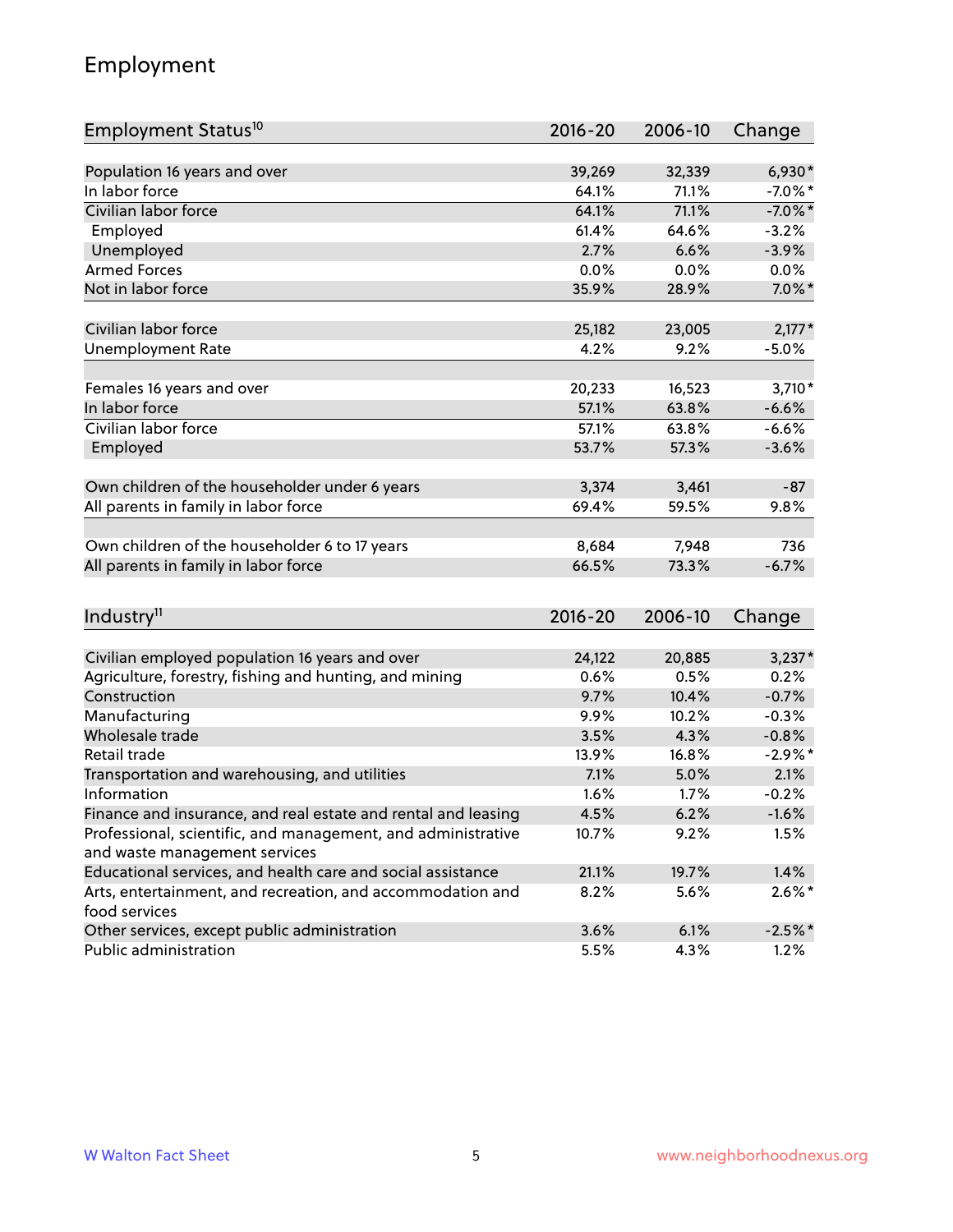# Employment, continued...

| Occupation <sup>12</sup>                                                    | $2016 - 20$ | 2006-10 | Change     |
|-----------------------------------------------------------------------------|-------------|---------|------------|
| Civilian employed population 16 years and over                              | 24,122      | 20,885  | $3,237*$   |
| Management, business, science, and arts occupations                         | 33.5%       | 31.0%   | 2.5%       |
| Service occupations                                                         | 14.9%       | 12.0%   | $2.9\%$ *  |
| Sales and office occupations                                                | 23.4%       | 31.7%   | $-8.3\%$ * |
|                                                                             |             |         | 0.4%       |
| Natural<br>and<br>resources,<br>construction,<br>maintenance<br>occupations | 13.2%       | 12.8%   |            |
| Production, transportation, and material moving occupations                 | 15.0%       | 12.4%   | 2.6%       |
| Class of Worker <sup>13</sup>                                               | $2016 - 20$ | 2006-10 | Change     |
|                                                                             |             |         |            |
| Civilian employed population 16 years and over                              | 24,122      | 20,885  | $3,237*$   |
| Private wage and salary workers                                             | 79.0%       | 79.7%   | $-0.7%$    |
| Government workers                                                          | 15.1%       | 13.9%   | 1.2%       |
| Self-employed in own not incorporated business workers                      | 5.9%        | 6.3%    | $-0.4%$    |
| Unpaid family workers                                                       | 0.1%        | 0.1%    | $-0.1%$    |
| Job Flows <sup>14</sup>                                                     | 2019        | 2010    | Change     |
|                                                                             |             |         |            |
| Total Jobs in district                                                      | 7,913       | 5,338   | 2,575      |
| Held by residents of district                                               | 29.3%       | 30.1%   | $-0.8%$    |
| Held by non-residents of district                                           | 70.7%       | 69.9%   | 0.8%       |
| Jobs by Industry Sector <sup>15</sup>                                       | 2019        | 2010    | Change     |
|                                                                             |             |         |            |
| Total Jobs in district                                                      | 7,913       | 5,338   | 2,575      |
| Goods Producing sectors                                                     | 19.4%       | 20.0%   | $-0.6%$    |
| Trade, Transportation, and Utilities sectors                                | 19.3%       | 16.5%   | 2.8%       |
| All Other Services sectors                                                  | 61.3%       | 63.5%   | $-2.2%$    |
|                                                                             |             |         |            |
| Total Jobs in district held by district residents                           | 2,320       | 1,609   | 711        |
| <b>Goods Producing sectors</b>                                              | 21.1%       | 22.8%   | $-1.7%$    |
| Trade, Transportation, and Utilities sectors                                | 12.3%       | 13.2%   | $-0.9%$    |
| All Other Services sectors                                                  | 66.6%       | 64.0%   | 2.6%       |
|                                                                             |             |         |            |
| Jobs by Earnings <sup>16</sup>                                              | 2019        | 2010    | Change     |
|                                                                             |             |         |            |
| Total Jobs in district                                                      | 7,913       | 5,338   | 2,575      |
| Jobs with earnings \$1250/month or less                                     | 28.3%       | 33.9%   | $-5.6%$    |
| Jobs with earnings \$1251/month to \$3333/month                             | 36.6%       | 41.0%   | $-4.4%$    |
| Jobs with earnings greater than \$3333/month                                | 35.0%       | 25.0%   | 10.0%      |
| Total Jobs in district held by district residents                           | 2,320       | 1,609   | 711        |
| Jobs with earnings \$1250/month or less                                     | 28.1%       | 35.2%   | $-7.0%$    |
| Jobs with earnings \$1251/month to \$3333/month                             | 37.0%       | 38.7%   | $-1.7%$    |
| Jobs with earnings greater than \$3333/month                                | 34.8%       | 26.1%   | 8.7%       |
|                                                                             |             |         |            |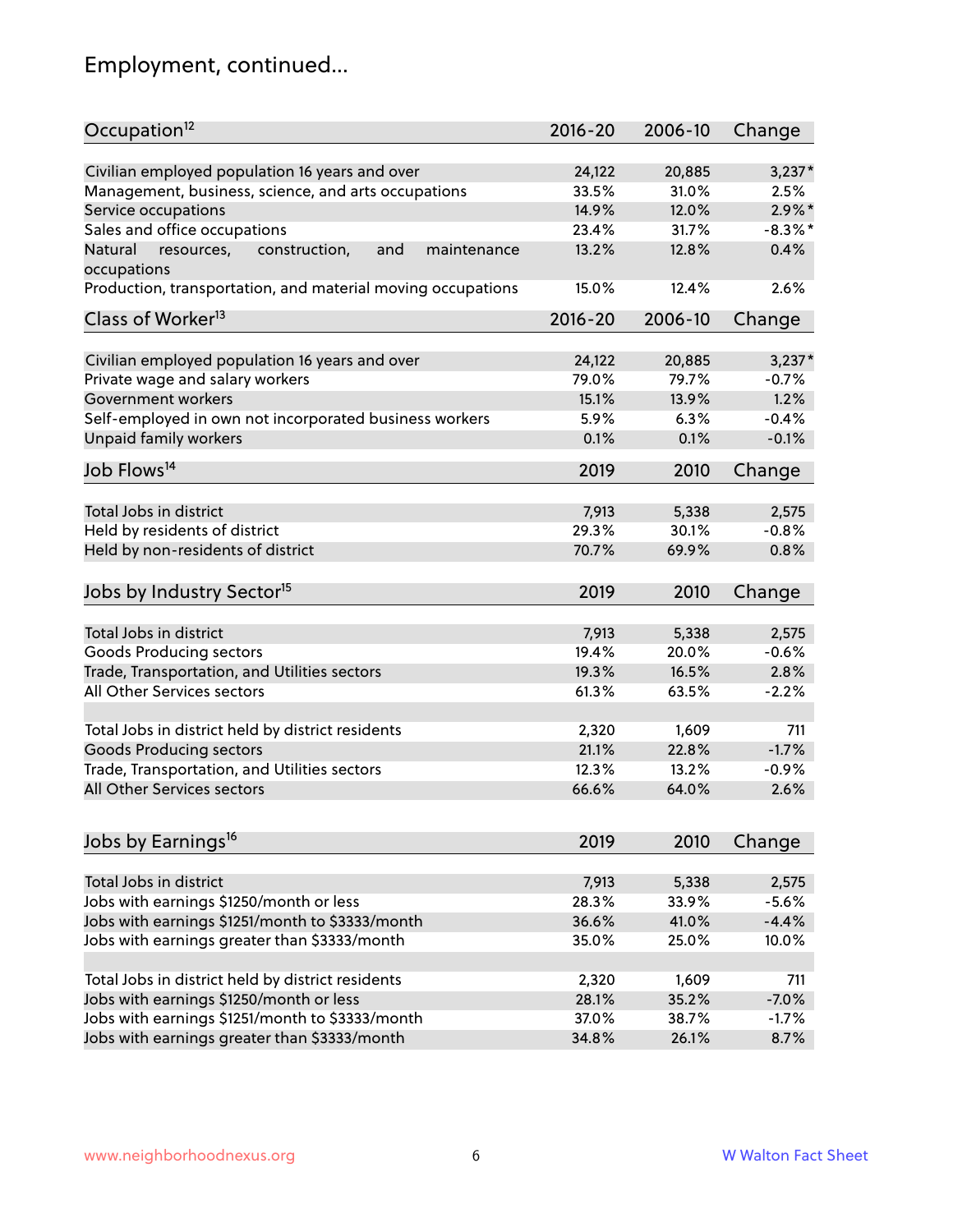# Employment, continued...

| 2019  | 2010  | Change  |
|-------|-------|---------|
|       |       |         |
| 7,913 | 5,338 | 2,575   |
| 25.8% | 25.0% | 0.8%    |
| 52.5% | 57.6% | $-5.1%$ |
| 21.7% | 17.4% | 4.3%    |
|       |       |         |
| 2,320 | 1,609 | 711     |
| 21.2% | 20.4% | 0.7%    |
| 54.2% | 62.3% | $-8.1%$ |
| 24.6% | 17.2% | 7.4%    |
|       |       |         |

#### Education

| School Enrollment <sup>18</sup>                | $2016 - 20$ | 2006-10 | Change     |
|------------------------------------------------|-------------|---------|------------|
|                                                |             |         |            |
| Population 3 years and over enrolled in school | 13,618      | 11,395  | $2,223*$   |
| Nursery school, preschool                      | 7.0%        | 6.7%    | $0.3\%$    |
| Kindergarten                                   | 5.3%        | 5.5%    | $-0.2%$    |
| Elementary school (grades 1-8)                 | 44.3%       | 49.5%   | $-5.3\%$ * |
| High school (grades 9-12)                      | 24.0%       | 24.8%   | $-0.8%$    |
| College or graduate school                     | 19.5%       | 13.5%   | $6.0\%$ *  |
| Educational Attainment <sup>19</sup>           | $2016 - 20$ | 2006-10 | Change     |
|                                                |             |         |            |
| Population 25 years and over                   | 33,698      | 27,310  | $6,388*$   |
| Less than 9th grade                            | 2.7%        | 3.5%    | $-0.8%$    |
| 9th to 12th grade, no diploma                  | 6.0%        | 10.8%   | $-4.8\%$ * |
| High school graduate (includes equivalency)    | 34.3%       | 35.4%   | $-1.1%$    |
| Some college, no degree                        | 23.6%       | 21.7%   | 1.9%       |
| Associate's degree                             | 8.4%        | 7.4%    | 1.0%       |
| Bachelor's degree                              | 16.0%       | 15.1%   | 0.9%       |
| Graduate or professional degree                | 9.1%        | 6.2%    | $3.0\%$    |
|                                                |             |         |            |
| Percent high school graduate or higher         | 91.4%       | 85.7%   | $5.6\%$ *  |
| Percent bachelor's degree or higher            | 25.1%       | 21.3%   | 3.8%       |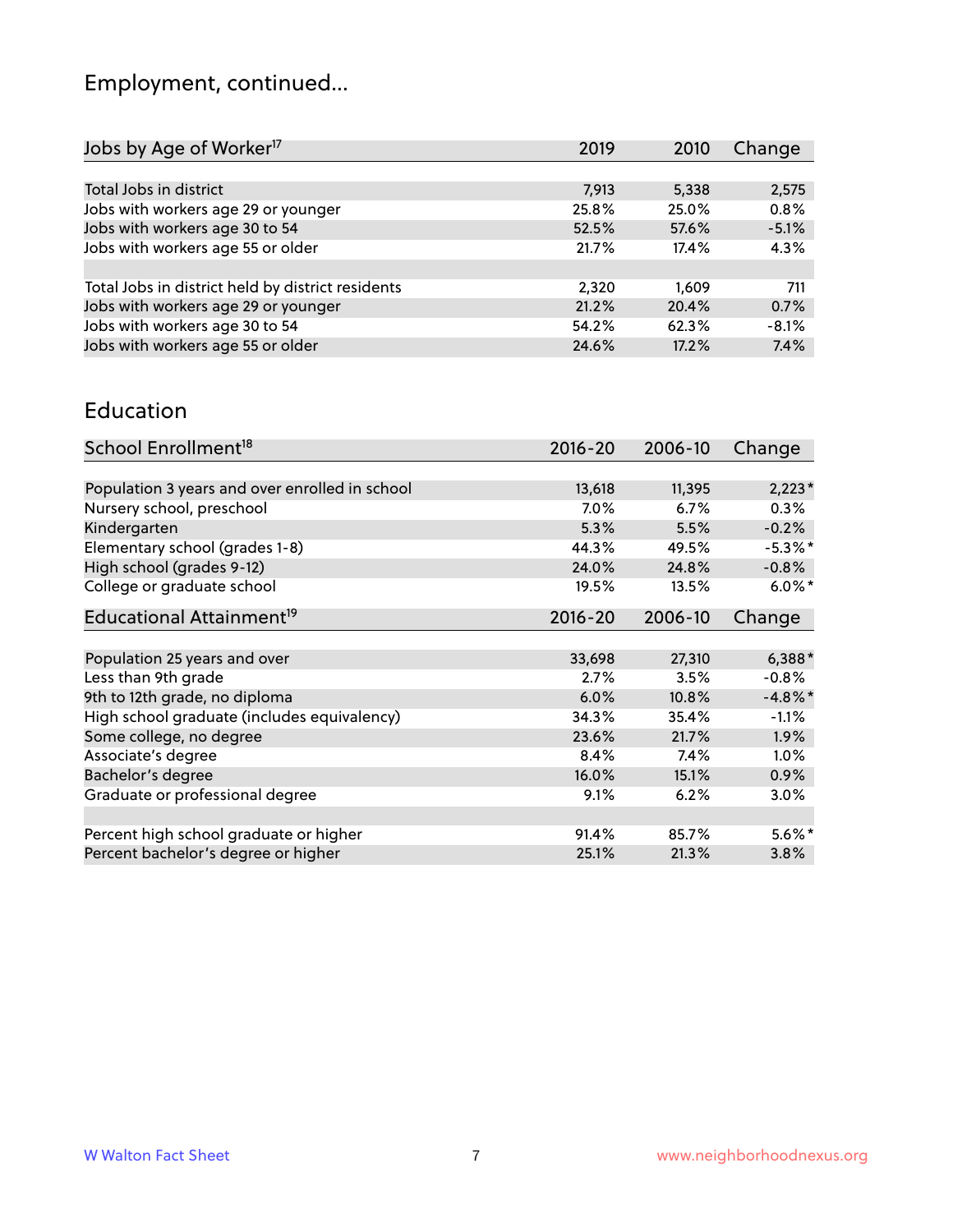#### Housing

| Households by Type <sup>20</sup>                     | 2016-20     | 2006-10 | Change     |
|------------------------------------------------------|-------------|---------|------------|
|                                                      |             |         |            |
| <b>Total households</b>                              | 17,106      | 14,778  | $2,328*$   |
| Family households (families)                         | 77.5%       | 82.2%   | $-4.7%$ *  |
| With own children under 18 years                     | 36.4%       | 40.7%   | $-4.3%$    |
| Married-couple family                                | 61.7%       | 69.4%   | $-7.7%$ *  |
| With own children of the householder under 18 years  | 26.7%       | 34.4%   | $-7.7%$ *  |
| Male householder, no wife present, family            | 4.8%        | 3.8%    | 1.0%       |
| With own children of the householder under 18 years  | 3.2%        | 1.4%    | 1.8%       |
| Female householder, no husband present, family       | 11.1%       | 9.0%    | 2.1%       |
| With own children of the householder under 18 years  | 6.5%        | 4.9%    | 1.6%       |
| Nonfamily households                                 | 22.5%       | 17.8%   | 4.7%*      |
| Householder living alone                             | 16.0%       | 15.6%   | 0.4%       |
| 65 years and over                                    | 8.5%        | 5.7%    | $2.8\%$ *  |
|                                                      |             |         |            |
| Households with one or more people under 18 years    | 40.4%       | 44.5%   | $-4.1%$ *  |
| Households with one or more people 65 years and over | 28.5%       | 21.7%   | $6.8\%$ *  |
| Average household size                               | 2.94        | 2.89    | 0.05       |
| Average family size                                  | 3.29        | 3.20    | 0.09       |
|                                                      |             |         |            |
| Housing Occupancy <sup>21</sup>                      | $2016 - 20$ | 2006-10 | Change     |
| Total housing units                                  | 18,058      | 15,846  | $2,212*$   |
| Occupied housing units                               | 94.7%       | 93.3%   | 1.5%       |
| Vacant housing units                                 | 5.3%        | 6.7%    | $-1.5%$    |
|                                                      |             |         |            |
| Homeowner vacancy rate                               | 0.6         | 2.8     | $-2.3$     |
| Rental vacancy rate                                  | 2.8         | 1.7     | 1.1        |
|                                                      |             |         |            |
| Units in Structure <sup>22</sup>                     | 2016-20     | 2006-10 | Change     |
| Total housing units                                  | 18,058      | 15,846  | $2,212*$   |
| 1-unit, detached                                     | 84.5%       | 87.1%   | $-2.6\%$ * |
| 1-unit, attached                                     | 1.3%        | 0.9%    | 0.4%       |
| 2 units                                              | 0.6%        | 0.4%    | 0.1%       |
| 3 or 4 units                                         | 1.0%        | 1.5%    | $-0.5%$    |
| 5 to 9 units                                         | 1.6%        | 0.9%    | 0.7%       |
| 10 to 19 units                                       | 0.3%        | 0.0%    | 0.3%       |
| 20 or more units                                     | 1.1%        | 0.2%    | 1.0%       |
| Mobile home                                          | 9.5%        | 9.0%    | 0.5%       |
| Boat, RV, van, etc.                                  | 0.1%        | 0.0%    | 0.1%       |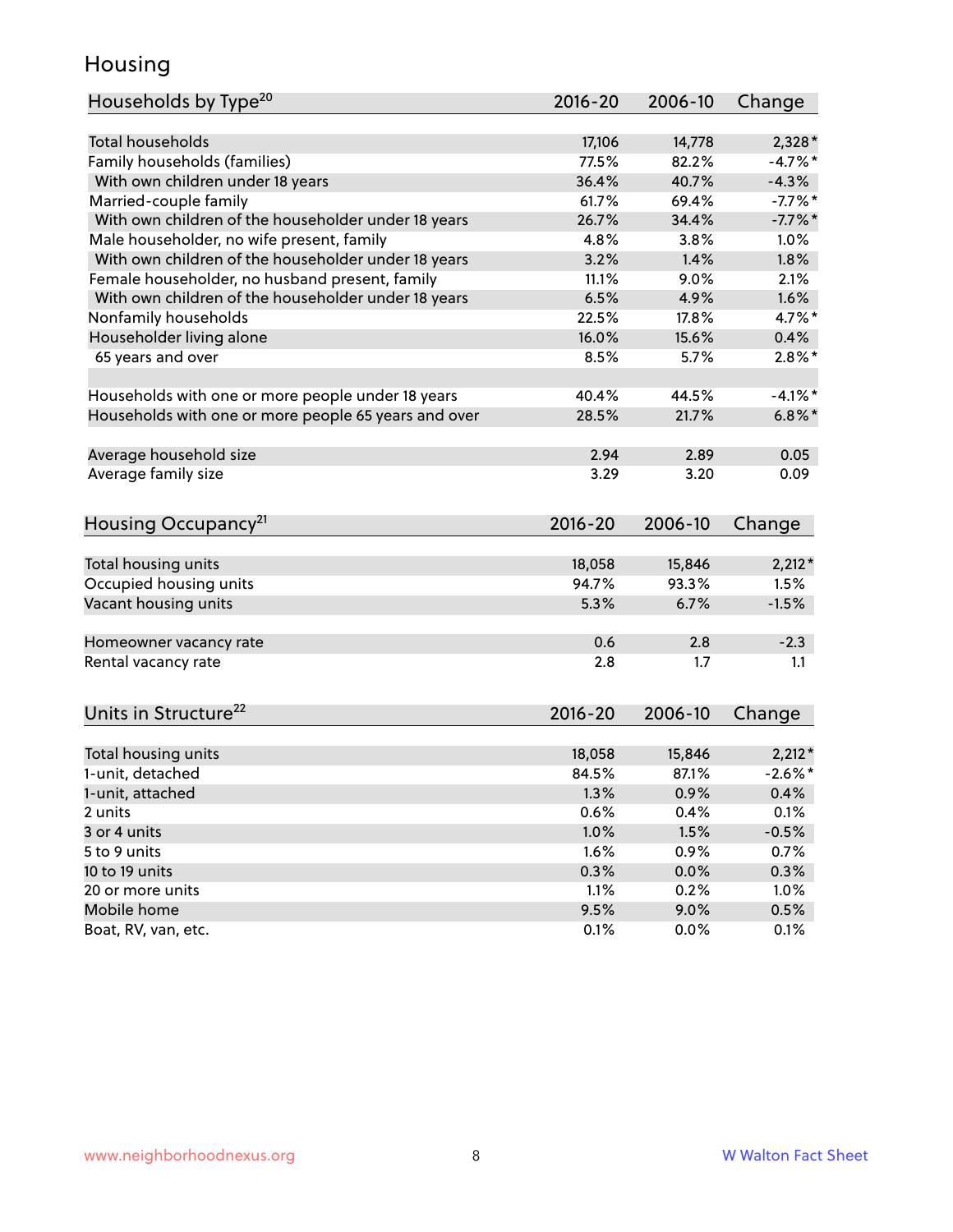## Housing, Continued...

| Year Structure Built <sup>23</sup>             | 2016-20     | 2006-10 | Change      |
|------------------------------------------------|-------------|---------|-------------|
| Total housing units                            | 18,058      | 15,846  | $2,212*$    |
| Built 2014 or later                            | 4.6%        | (X)     | (X)         |
| Built 2010 to 2013                             | 2.5%        | (X)     | (X)         |
| Built 2000 to 2009                             | 31.5%       | 26.0%   | $5.5%$ *    |
| Built 1990 to 1999                             | 31.2%       | 38.1%   | $-6.9\%$ *  |
| Built 1980 to 1989                             | 17.1%       | 21.7%   | $-4.6\%$ *  |
| Built 1970 to 1979                             | 6.4%        | 7.3%    | $-0.9%$     |
| Built 1960 to 1969                             | 3.7%        | 2.5%    | 1.2%        |
| Built 1950 to 1959                             | 1.3%        | 1.7%    | $-0.4%$     |
| Built 1940 to 1949                             | 0.4%        | 1.1%    | $-0.7%$     |
| Built 1939 or earlier                          | 1.3%        | 1.6%    | $-0.3%$     |
|                                                |             |         |             |
| Housing Tenure <sup>24</sup>                   | $2016 - 20$ | 2006-10 | Change      |
| Occupied housing units                         | 17,106      | 14,778  | 2,328 *     |
| Owner-occupied                                 | 81.6%       | 86.2%   | $-4.6\%$ *  |
| Renter-occupied                                | 18.4%       | 13.8%   | 4.6%*       |
| Average household size of owner-occupied unit  | 2.97        | 2.96    | 0.01        |
| Average household size of renter-occupied unit | 2.77        | 2.44    | $0.33*$     |
| Residence 1 Year Ago <sup>25</sup>             | 2016-20     | 2006-10 | Change      |
|                                                |             |         |             |
| Population 1 year and over                     | 49,791      | 42,124  | 7,667*      |
| Same house                                     | 90.7%       | 88.6%   | 2.1%        |
| Different house in the U.S.                    | 9.2%        | 11.4%   | $-2.1%$     |
| Same county                                    | 2.7%        | 3.5%    | $-0.8%$     |
| Different county                               | 6.6%        | 7.9%    | $-1.4%$     |
| Same state                                     | 5.5%        | 6.5%    | $-1.0%$     |
| Different state                                | 1.0%        | 1.5%    | $-0.4%$     |
| Abroad                                         | 0.1%        | 0.0%    | 0.0%        |
| Value of Housing Unit <sup>26</sup>            | $2016 - 20$ | 2006-10 | Change      |
| Owner-occupied units                           | 13,967      | 12,739  | $1,228*$    |
| Less than \$50,000                             | 3.8%        | 3.8%    | 0.0%        |
| \$50,000 to \$99,999                           | 6.7%        | 6.3%    | 0.5%        |
| \$100,000 to \$149,999                         | 10.7%       | 25.4%   | $-14.7\%$ * |
| \$150,000 to \$199,999                         | 23.0%       | 28.5%   | $-5.5%$ *   |
| \$200,000 to \$299,999                         | 31.6%       | 21.2%   | 10.4%*      |
| \$300,000 to \$499,999                         | 19.8%       | 11.5%   | $8.3\%$ *   |
| \$500,000 to \$999,999                         | 3.7%        | 3.0%    | 0.8%        |
| \$1,000,000 or more                            | 0.6%        | 0.4%    | 0.2%        |
| Median (dollars)                               | 216,471     | 168,717 | 47,754*     |
| Mortgage Status <sup>27</sup>                  | 2016-20     | 2006-10 | Change      |
| Owner-occupied units                           | 13,967      | 12,739  | $1,228*$    |
| Housing units with a mortgage                  | 65.0%       | 77.1%   | $-12.1\%$ * |
| Housing units without a mortgage               | 35.0%       | 22.9%   | 12.1%*      |
|                                                |             |         |             |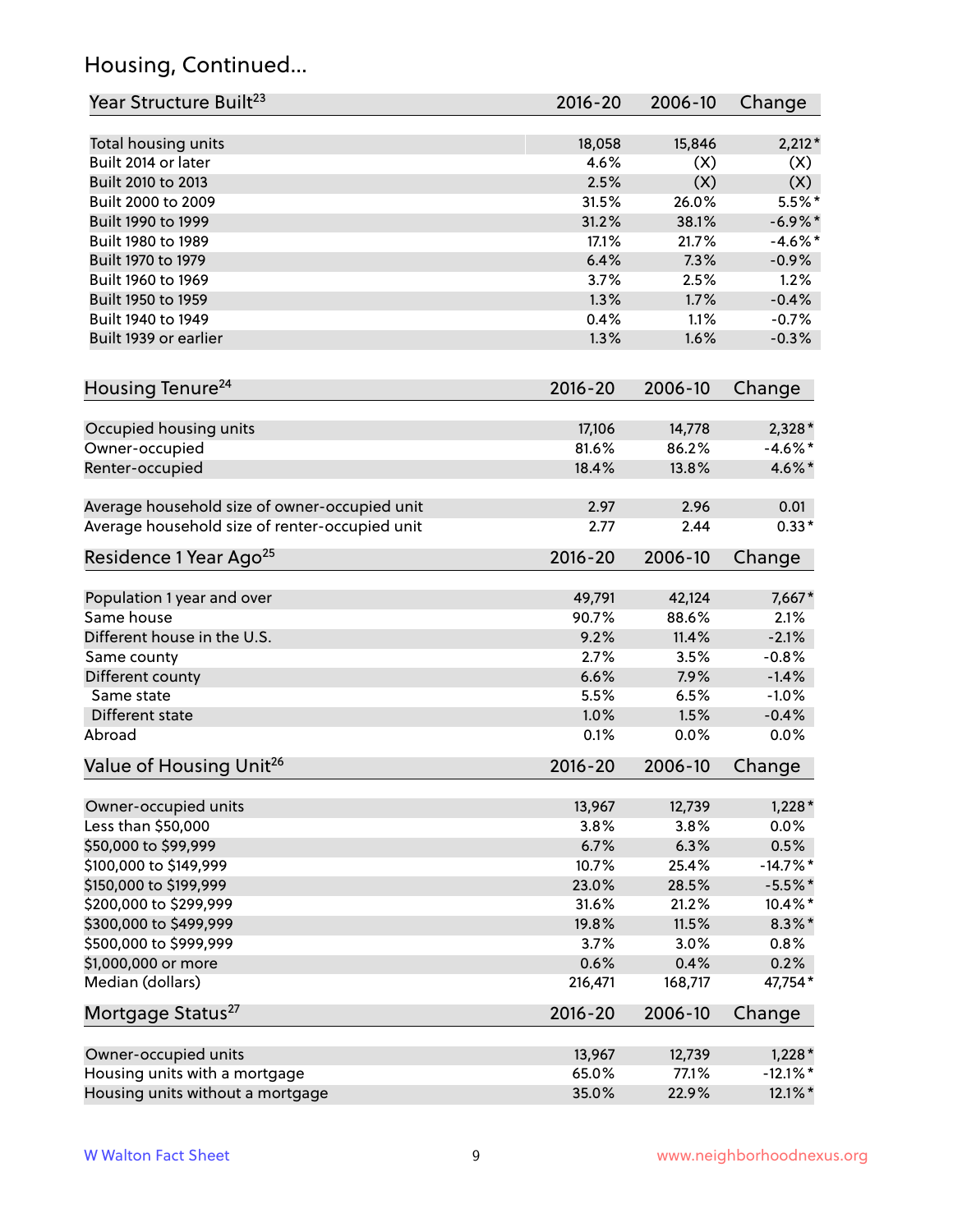## Housing, Continued...

| Selected Monthly Owner Costs <sup>28</sup>                                            | 2016-20     | 2006-10 | Change     |
|---------------------------------------------------------------------------------------|-------------|---------|------------|
| Housing units with a mortgage                                                         | 9,083       | 9,828   | $-745*$    |
| Less than \$300                                                                       | 0.0%        | 0.0%    | 0.0%       |
| \$300 to \$499                                                                        | 0.6%        | 0.7%    | $-0.1%$    |
| \$500 to \$999                                                                        | 12.6%       | 13.8%   | $-1.2%$    |
| \$1,000 to \$1,499                                                                    | 38.6%       | 42.3%   | $-3.7%$    |
| \$1,500 to \$1,999                                                                    | 27.7%       | 29.6%   | $-1.9%$    |
| \$2,000 to \$2,999                                                                    | 17.3%       | 10.5%   | $6.8\%$ *  |
| \$3,000 or more                                                                       | 3.1%        | 3.1%    | $-0.0\%$   |
| Median (dollars)                                                                      | 1,475       | 1,421   | $54*$      |
| Housing units without a mortgage                                                      | 4,884       | 2,911   | $1,973*$   |
| Less than \$150                                                                       | 0.4%        | 2.9%    | $-2.5%$    |
| \$150 to \$249                                                                        | 7.8%        | 14.3%   | $-6.6%$    |
| \$250 to \$349                                                                        | 20.4%       | 29.6%   | $-9.2%$    |
| \$350 to \$499                                                                        | 30.9%       | 29.3%   | 1.6%       |
| \$500 to \$699                                                                        | 24.8%       | 14.1%   | 10.7%      |
| \$700 or more                                                                         | 15.8%       | 9.8%    | 5.9%       |
| Median (dollars)                                                                      | 455         | 363     | $92*$      |
| Selected Monthly Owner Costs as a Percentage of<br>Household Income <sup>29</sup>     | $2016 - 20$ | 2006-10 | Change     |
| Housing units with a mortgage (excluding units where<br>SMOCAPI cannot be computed)   | 9,057       | 9,746   | $-689$     |
| Less than 20.0 percent                                                                | 50.1%       | 33.7%   | 16.3%*     |
| 20.0 to 24.9 percent                                                                  | 15.2%       | 17.0%   | $-1.8%$    |
| 25.0 to 29.9 percent                                                                  | 9.8%        | 14.5%   | $-4.7\%$ * |
| 30.0 to 34.9 percent                                                                  | 7.3%        | 9.0%    | $-1.7%$    |
| 35.0 percent or more                                                                  | 17.6%       | 25.8%   | $-8.2\%$ * |
| Not computed                                                                          | 26          | 82      | $-56$      |
| Housing unit without a mortgage (excluding units where<br>SMOCAPI cannot be computed) | 4,866       | 2,890   | 1,976*     |
| Less than 10.0 percent                                                                | 50.6%       | 47.1%   | 3.5%       |
| 10.0 to 14.9 percent                                                                  | 23.7%       | 27.9%   | $-4.2%$    |
| 15.0 to 19.9 percent                                                                  | 7.0%        | 6.1%    | 1.0%       |
| 20.0 to 24.9 percent                                                                  | 5.3%        | 3.1%    | 2.2%       |
| 25.0 to 29.9 percent                                                                  | 1.6%        | 3.9%    | $-2.4%$    |
| 30.0 to 34.9 percent                                                                  | 1.7%        | 1.9%    | $-0.2%$    |
| 35.0 percent or more                                                                  | 10.1%       | 10.0%   | 0.1%       |
| Not computed                                                                          | 18          | 21      | $-3$       |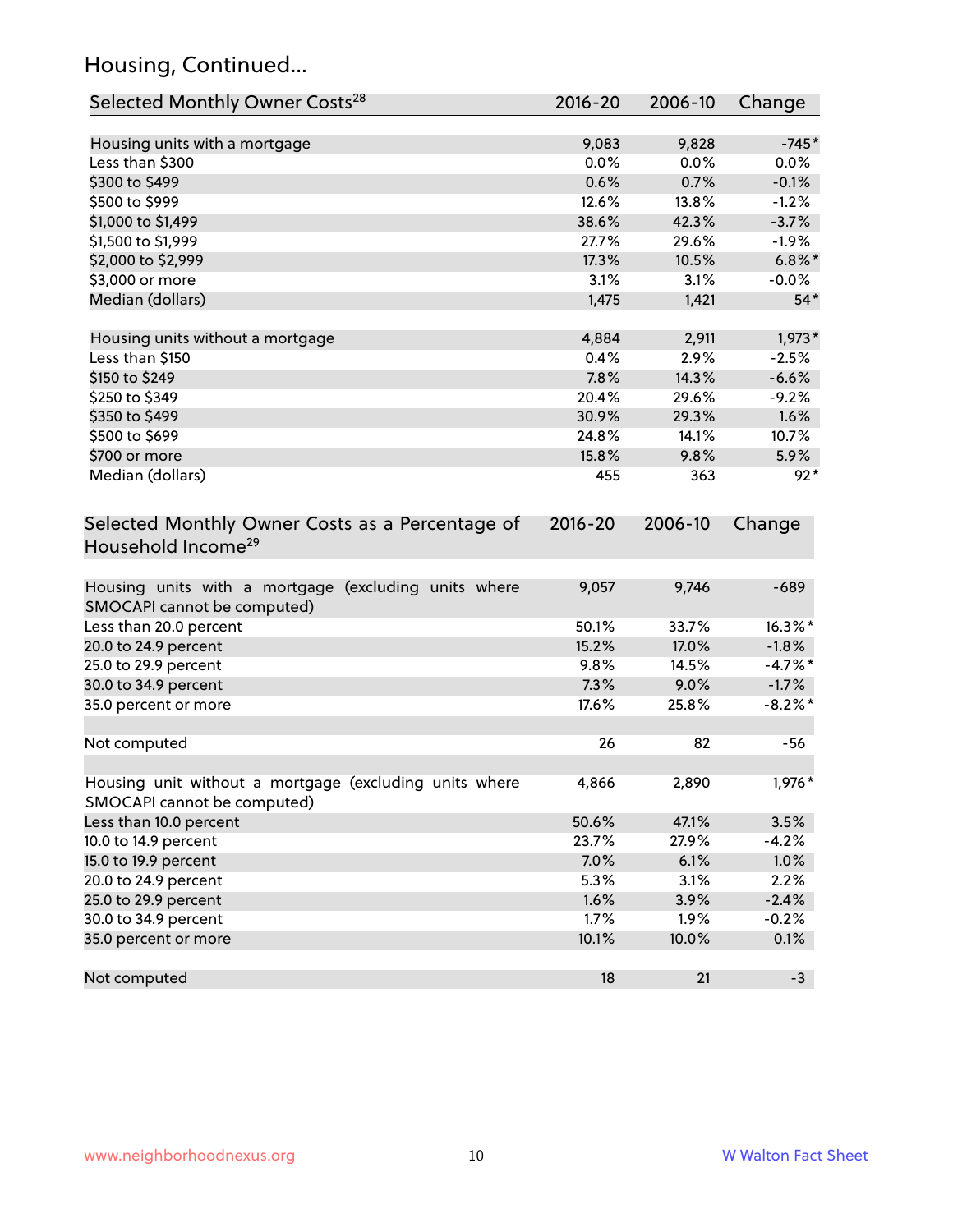## Housing, Continued...

| Gross Rent <sup>30</sup>                                                       | 2016-20 | 2006-10 | Change      |
|--------------------------------------------------------------------------------|---------|---------|-------------|
| Occupied units paying rent                                                     | 2,931   | 1,966   | $965*$      |
| Less than \$200                                                                | 0.5%    | 0.9%    | $-0.4%$     |
| \$200 to \$499                                                                 | 3.5%    | 12.5%   | $-9.0%$     |
| \$500 to \$749                                                                 | 6.3%    | 25.1%   | $-18.8%$    |
| \$750 to \$999                                                                 | 25.0%   | 26.1%   | $-1.1%$     |
| \$1,000 to \$1,499                                                             | 48.4%   | 26.4%   | 21.9%       |
| \$1,500 to \$1,999                                                             | 13.6%   | 8.0%    | 5.6%        |
| \$2,000 or more                                                                | 2.7%    | 0.9%    | $1.8\%$     |
| Median (dollars)                                                               | 1,134   | 957     | $177*$      |
| No rent paid                                                                   | 208     | 73      | 135         |
| Gross Rent as a Percentage of Household Income <sup>31</sup>                   | 2016-20 | 2006-10 | Change      |
| Occupied units paying rent (excluding units where GRAPI<br>cannot be computed) | 2,914   | 1,966   | 948         |
| Less than 15.0 percent                                                         | 9.5%    | 4.2%    | 5.3%        |
| 15.0 to 19.9 percent                                                           | 19.3%   | 13.0%   | 6.3%        |
| 20.0 to 24.9 percent                                                           | 14.5%   | 6.0%    | 8.5%        |
| 25.0 to 29.9 percent                                                           | 7.9%    | 12.1%   | $-4.2%$     |
| 30.0 to 34.9 percent                                                           | 7.2%    | 8.4%    | $-1.2%$     |
| 35.0 percent or more                                                           | 41.8%   | 56.4%   | $-14.6\%$ * |
| Not computed                                                                   | 225     | 73      | 152         |
| Transportation                                                                 |         |         |             |
| Commuting to Work <sup>32</sup>                                                | 2016-20 | 2006-10 | Change      |
| Workers 16 years and over                                                      | 23,577  | 20,499  | $3,078*$    |
| Car, truck, or van - drove alone                                               | 82.4%   | 80.5%   | 1.8%        |
| Car, truck, or van - carpooled                                                 | 8.0%    | 11.4%   | $-3.4\%$ *  |
| Public transportation (excluding taxicab)                                      | 0.1%    | 0.2%    | $-0.1%$     |
| Walked                                                                         | 1.1%    | 0.4%    | 0.7%        |
| Other means                                                                    | 1.1%    | 2.5%    | $-1.4%$     |
| Worked at home                                                                 | 7.4%    | 5.0%    | $2.4\%$ *   |
| Mean travel time to work (minutes)                                             | 36.4    | 34.8    | $1.5*$      |
| Vehicles Available <sup>33</sup>                                               | 2016-20 | 2006-10 | Change      |
| Occupied housing units                                                         | 17,106  | 14,778  | 2,328*      |
| No vehicles available                                                          | 2.1%    | 1.4%    | 0.7%        |
| 1 vehicle available                                                            | 19.3%   | 19.1%   | 0.2%        |
| 2 vehicles available                                                           | 42.1%   | 44.2%   | $-2.1%$     |
| 3 or more vehicles available                                                   | 36.4%   | 35.2%   | 1.2%        |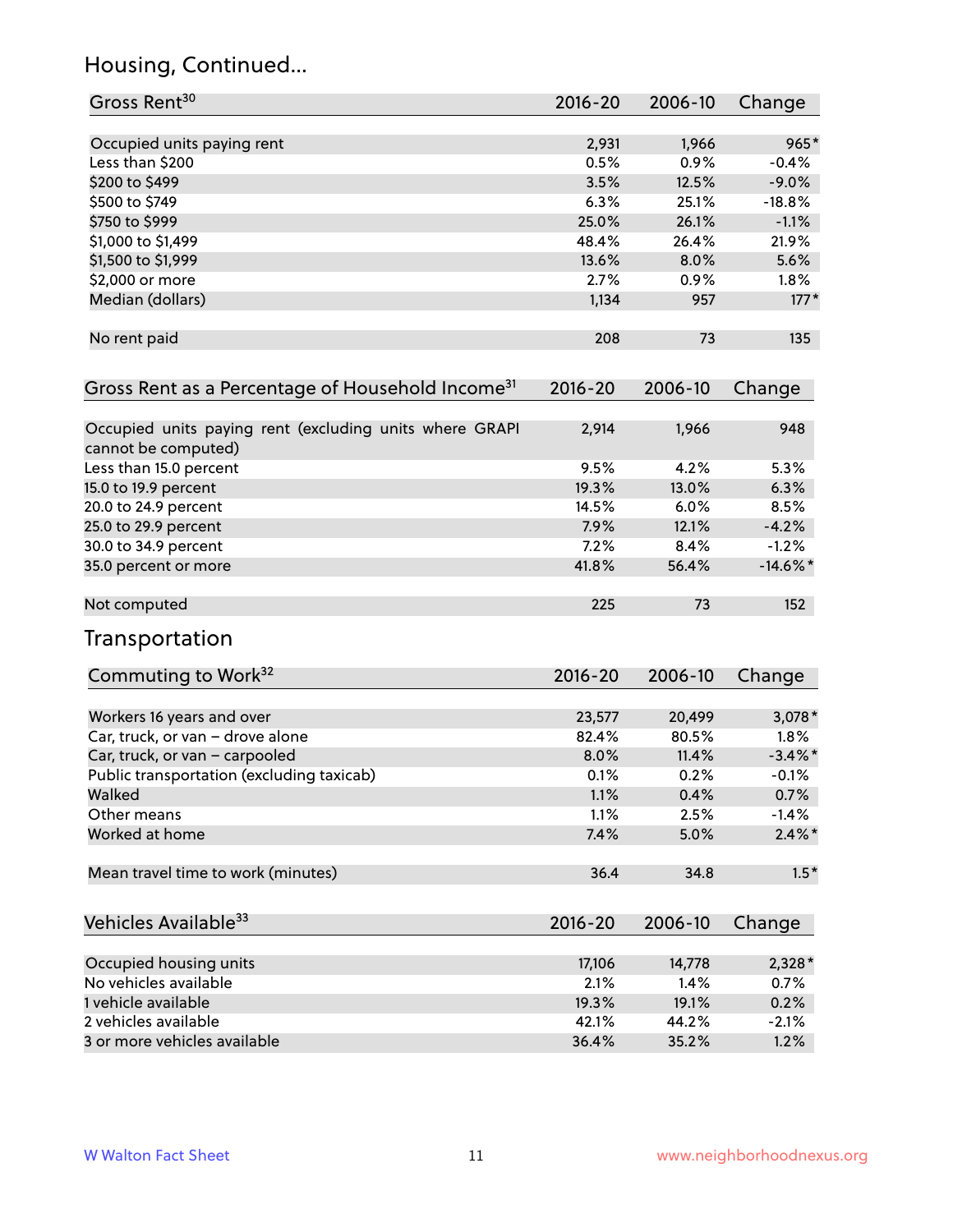#### Health

| Health Insurance coverage <sup>34</sup>                 | 2016-20 |
|---------------------------------------------------------|---------|
|                                                         |         |
| Civilian Noninstitutionalized Population                | 50,240  |
| With health insurance coverage                          | 90.2%   |
| With private health insurance coverage                  | 72.4%   |
| With public health coverage                             | 28.9%   |
| No health insurance coverage                            | 9.8%    |
| Civilian Noninstitutionalized Population Under 19 years | 13,219  |
| No health insurance coverage                            | 7.9%    |
| Civilian Noninstitutionalized Population 19 to 64 years | 29,997  |
| In labor force:                                         | 23,632  |
| Employed:                                               | 22,735  |
| With health insurance coverage                          | 89.4%   |
| With private health insurance coverage                  | 86.7%   |
| With public coverage                                    | 4.7%    |
| No health insurance coverage                            | 10.6%   |
| Unemployed:                                             | 897     |
| With health insurance coverage                          | 61.9%   |
| With private health insurance coverage                  | 32.6%   |
| With public coverage                                    | 32.9%   |
| No health insurance coverage                            | 38.1%   |
| Not in labor force:                                     | 6,365   |
| With health insurance coverage                          | 82.9%   |
| With private health insurance coverage                  | 60.5%   |
| With public coverage                                    | 31.0%   |
| No health insurance coverage                            | 17.1%   |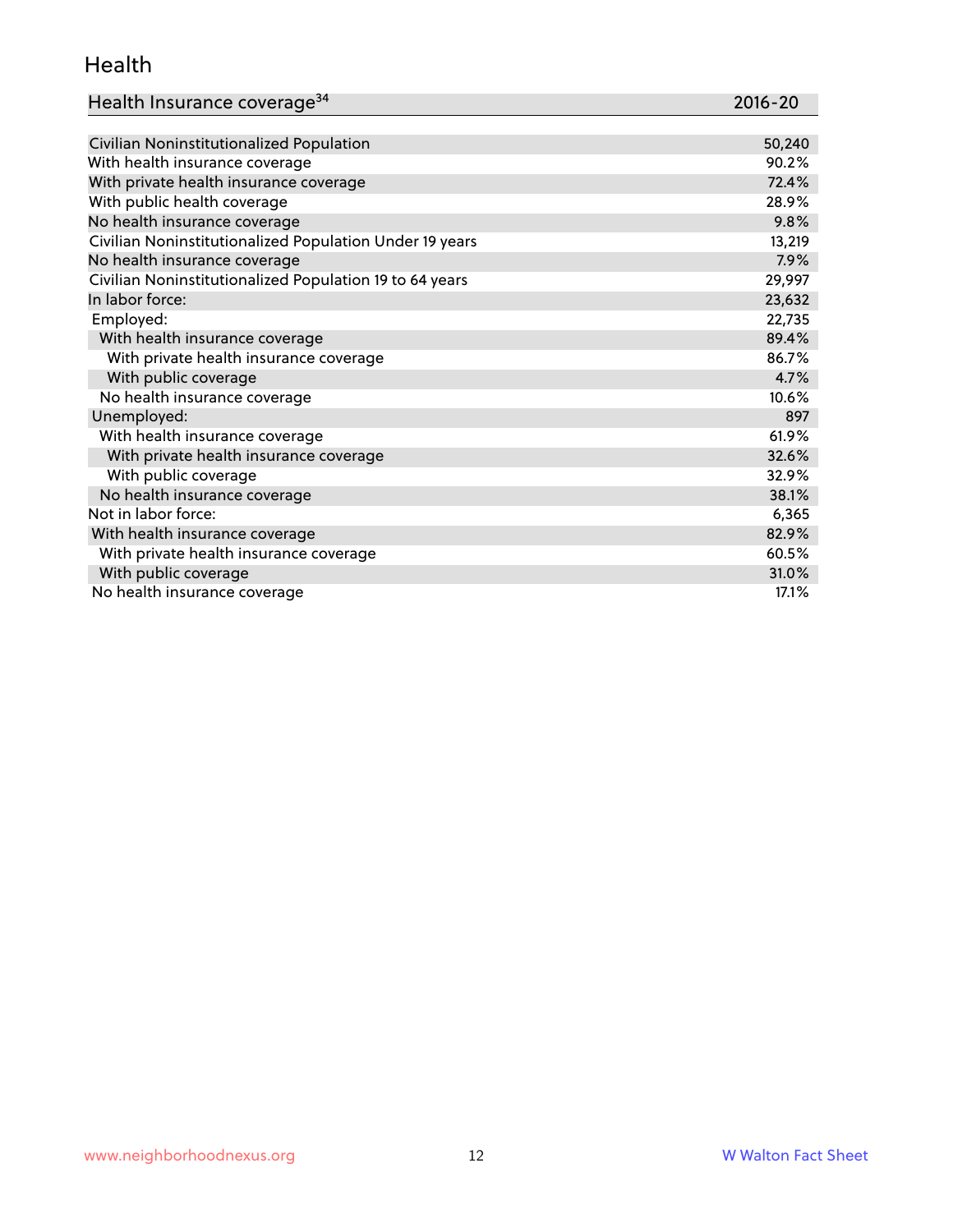## Employment Forecasts

| Forecast Employment by Sector <sup>35</sup>      | 2030   | 2020  | Change  |
|--------------------------------------------------|--------|-------|---------|
|                                                  |        |       |         |
| <b>All Sectors</b>                               | 10,158 | 9,603 | 5.8%    |
| Goods Producing                                  | 1,970  | 2,021 | $-2.5%$ |
| Agriculture, forestry, fishing and hunting       | 41     | 21    | 95.2%   |
| Mining                                           | 7      | 7     | 0.0%    |
| Construction                                     | 1,400  | 1,431 | $-2.2%$ |
| Manufacturing                                    | 522    | 562   | $-7.1%$ |
| Service Providing                                | 1,678  | 1,536 | 9.2%    |
| Wholesale trade                                  | 272    | 230   | 18.3%   |
| Retail trade                                     | 1,075  | 982   | 9.5%    |
| Transportation and warehousing                   | 143    | 125   | 14.4%   |
| <b>Utilities</b>                                 | 188    | 199   | $-5.5%$ |
| Information                                      | 96     | 89    | 7.9%    |
| <b>Financial activities</b>                      | 869    | 815   | 6.6%    |
| Finance and insurance                            | 545    | 497   | 9.7%    |
| Real estate and rental and leasing               | 324    | 318   | 1.9%    |
| Professional and business services               | 743    | 661   | 12.4%   |
| Professional, scientific, and technical services | 676    | 594   | 13.8%   |
| Management of companies and enterprises          | 67     | 67    | 0.0%    |
| <b>Education and health services</b>             | 2,211  | 2,184 | 1.2%    |
| <b>Education services</b>                        | 1,636  | 1,683 | $-2.8%$ |
| Health care and social assistance                | 575    | 501   | 14.8%   |
| Leisure and hospitality                          | 968    | 901   | 7.4%    |
| Arts, entertainment, and recreation              | 99     | 83    | 19.3%   |
| Accommodation and food services                  | 869    | 818   | 6.2%    |
| Other services, except public administration     | 517    | 491   | 5.3%    |
| Public administration                            | 336    | 256   | 31.3%   |

# Population Forecasts

| Population Forecasts <sup>36</sup> | 2030   | 2020   | Change |
|------------------------------------|--------|--------|--------|
|                                    |        |        |        |
| <b>Total Population</b>            | 57.611 | 48.003 | 20.0%  |
| <b>Total Households</b>            | 20.785 | 17.127 | 21.4%  |